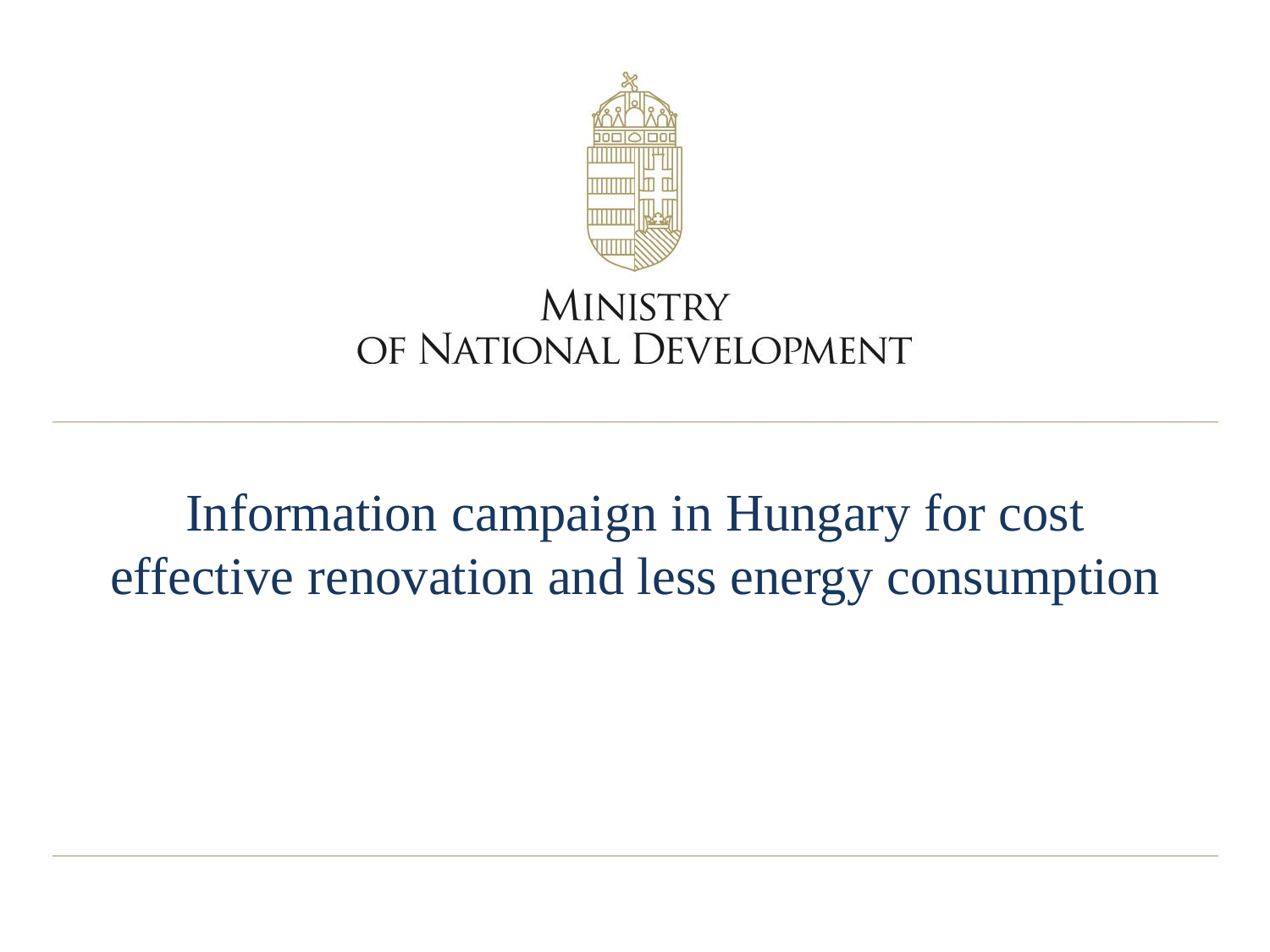

## Three Project in order to change consumer's behaviour

#### **1.** "Lakcímke" "Flatlabel" Campaign

It is a word play Means: flat  $label = Energy$ Efficiency Certificate for dwellings / flats / houses

#### **2**. **Eco project** (and Eco Plus)

Project for the refurbishment of heating system inside district heated block of flats. In order to make the heat consumption measurable, and let the tenant to controll the quantity of the heating

#### **3. Economical Renovation**

Brochure to promote cost optimal renovation, and to present the technical solutions, which fulfill the cost optimal requirements

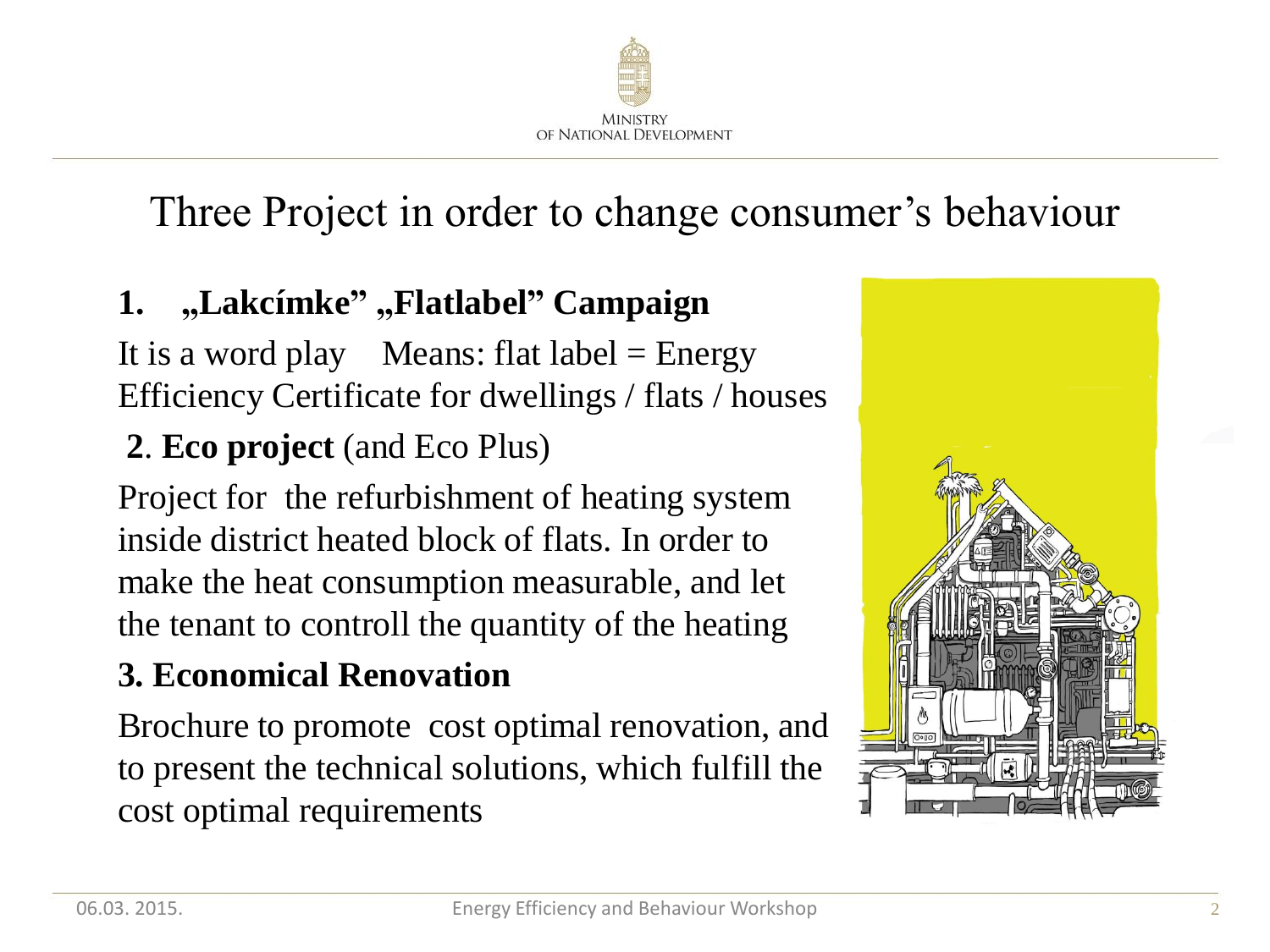



# Hogyan növelhetjük otthonunk értékét? www.lakcimke.hu ENERGIA KLUB

## **"Lakcímke" "Flatlabel" Campaign**

It was a three year campaign. Started in 2008, when the legislation about the Energy Efficiency Certification of buildings was enter into force.

The campign was co-finansed by the EU, the responsible Ministry of Hungary, 2 banks and service company.

The whole Campaign was led and coordinated by Energiaklub and run by NGOs in 5 city in Hungary.



The main goal was to familiarize the EECertification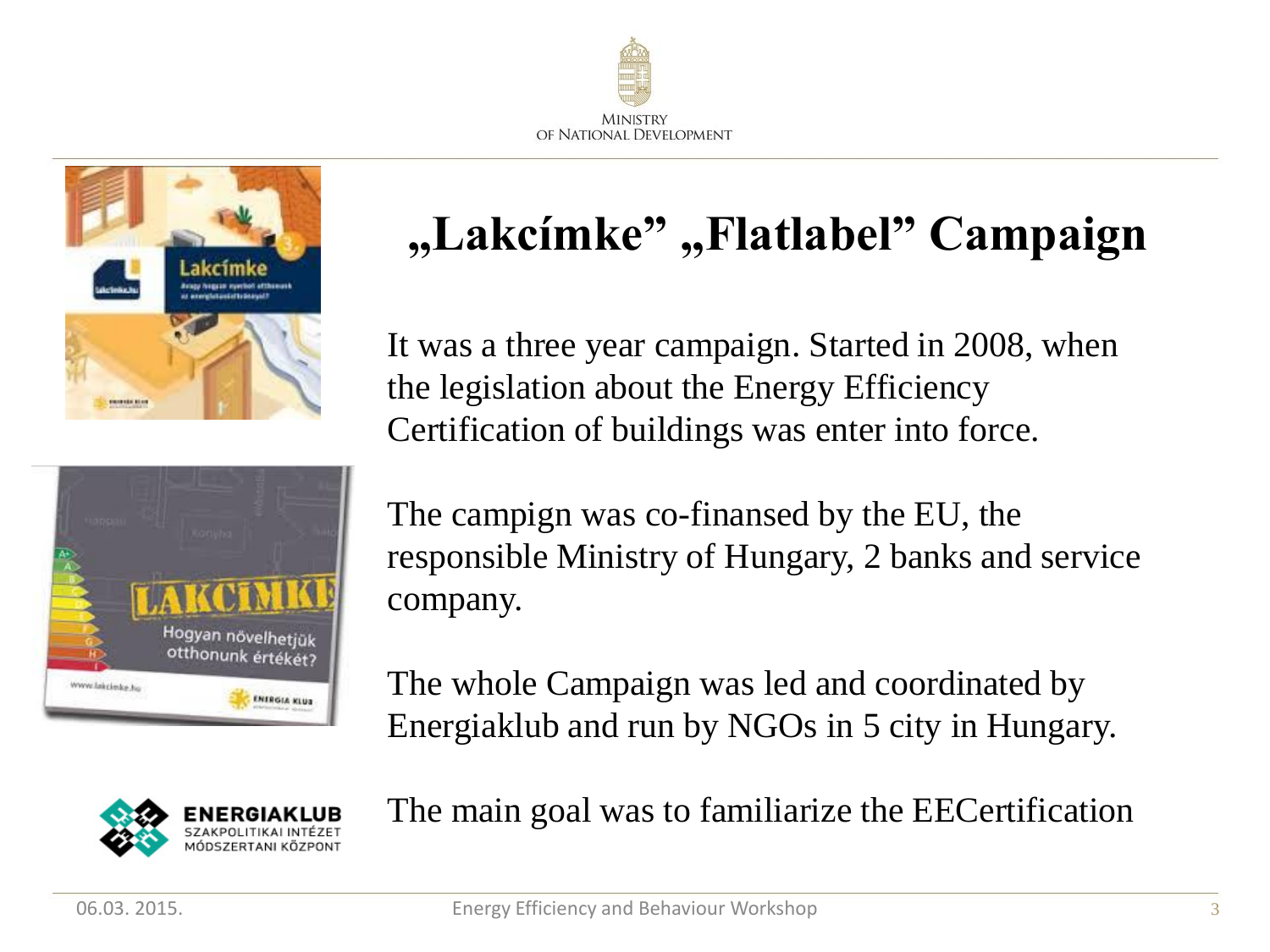





## **"Lakcímke" Campaign**

**Results:** 3 brochure, 30 000 copy Advices for energy-conscious behavior Several articles, local media appearances, participation in local festivals, set advisory offices in 5 town in Hungary. 16 conferences to the representative persons of blocks of flats, and executive officers of local authorities, etc. Self calculation webtool Website: <http://www.lakcimke.hu/>

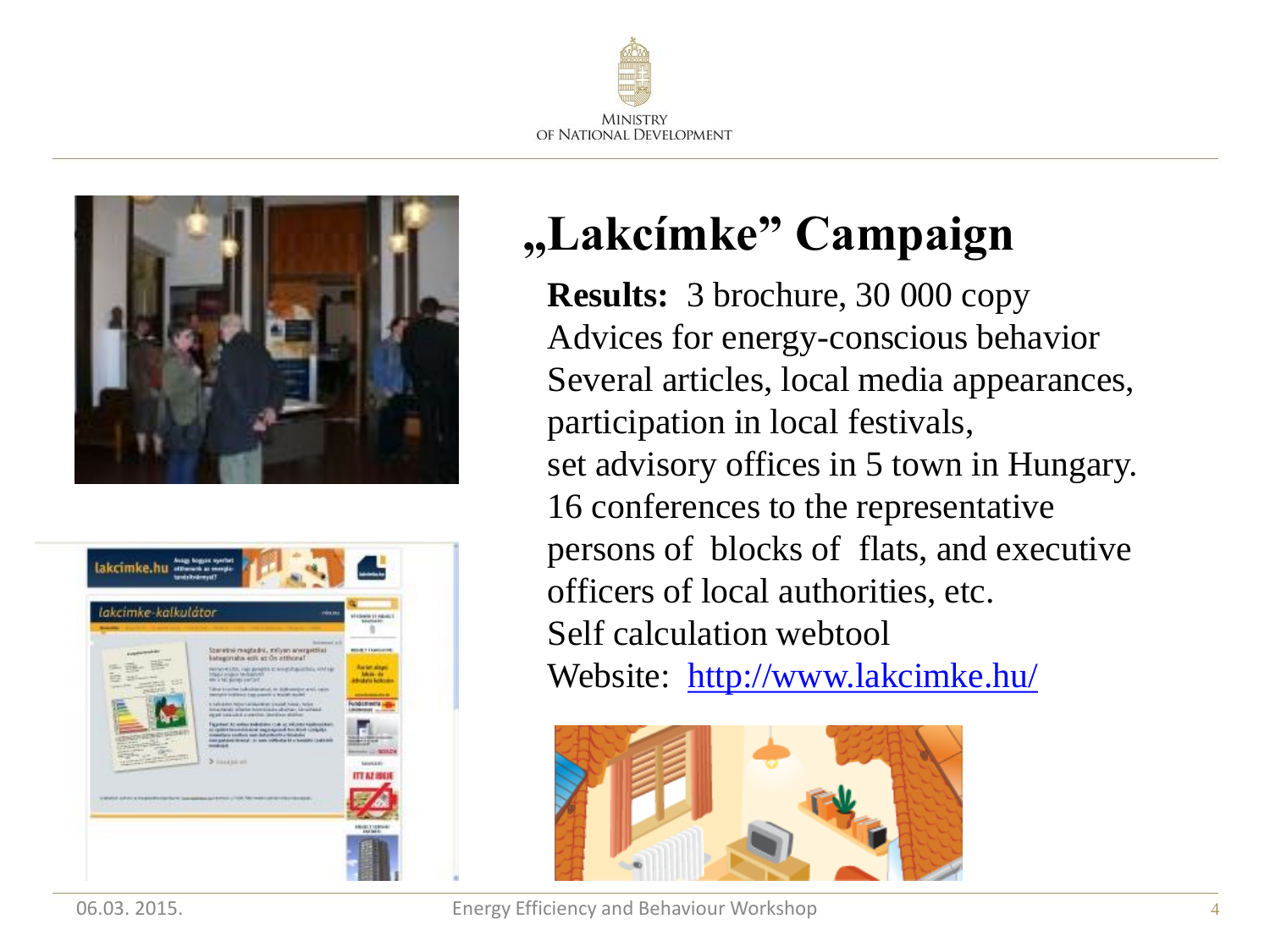

More then 110 000 district heated flats<br>
Was involved in the country more<br> **ECO PLUS Project** was involved in the country, more then 56 000 flats in Budapest.

The heating systems need to recontsructed, to enable the edjustment by the tenant according to their personal habits, and life.







**Main goal: to install heat splitting acquipments into all radiators**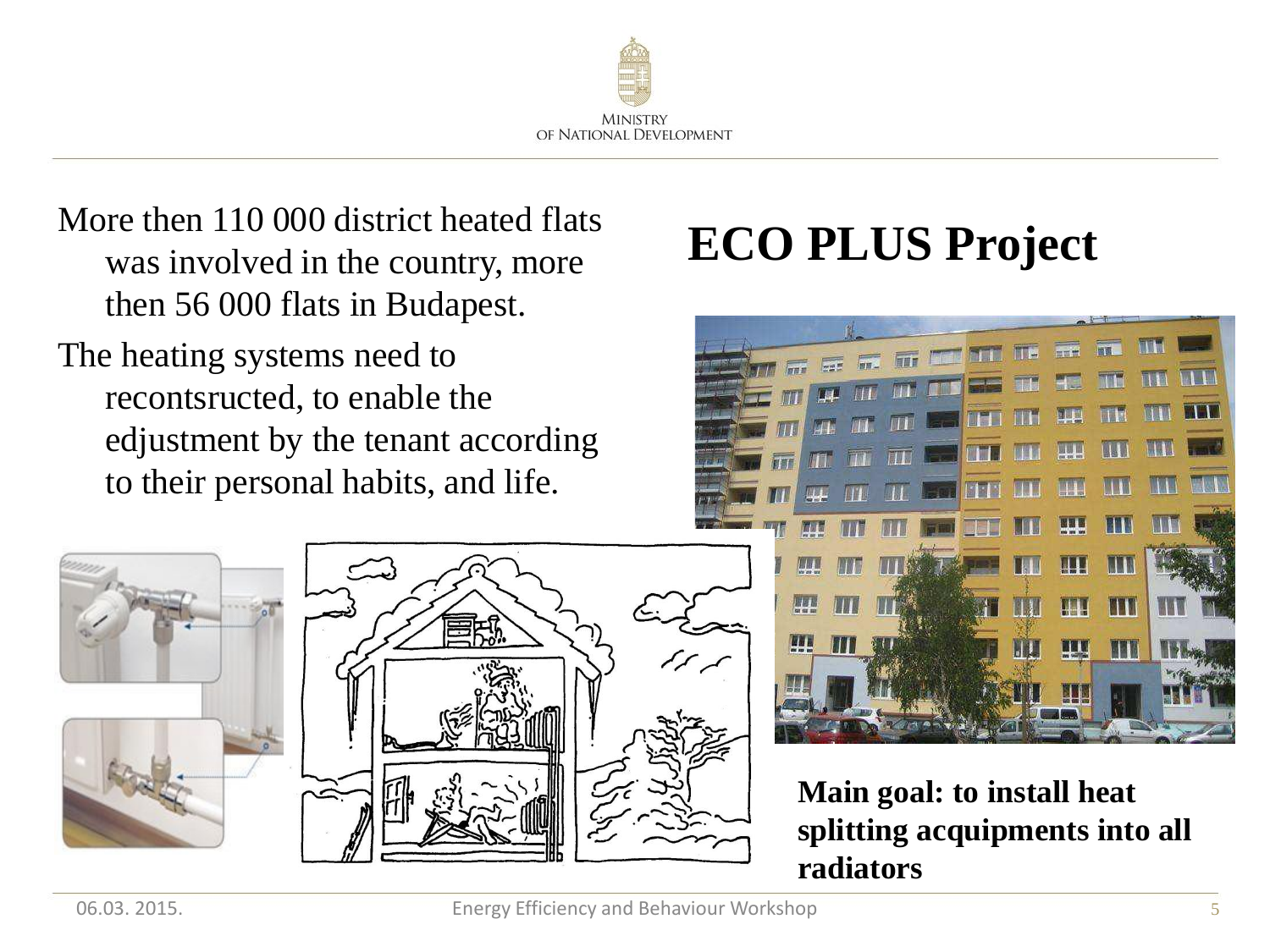

- The project was financed by the Government max. 50 % of the refurbishment costs, 77 000 HUF/flat, and by the collectives of the block of flats.
- ECO Plus project was arranged and executed by the Budapest District Heating Company.
- The tenants were trained for the energy saving use of thermostat.
- After the first heating season, the savings was 20 % of the heat consumption before, the next season the savings became higher (about 25 %).

<http://www.fotav.hu/okoplusz-programrol>

## **ECO PLUS Project**



Only in Budapest the savings in connection with ECO-Plus project : 109 TJ

Payback period 4,6 year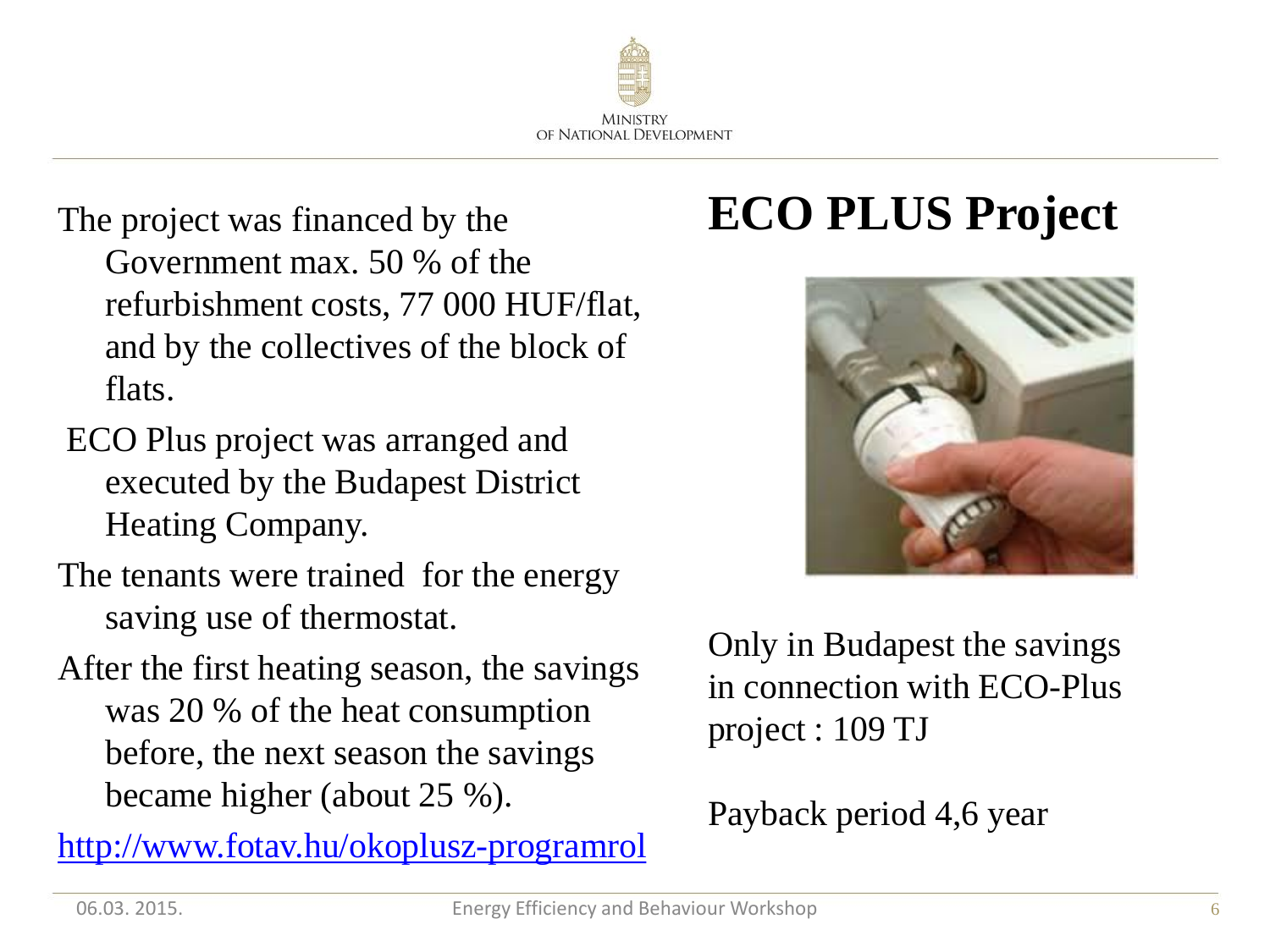

practice of renovation;

Advices how to start a renovation, how to find the best solution of refurbishment, how to arrange the works, how to make a contract, and how can we controll the tradespeople  $($ , masters" $).$ 

Advices to use buildings in a energy-wise way

Ther is a detailed webbook version, a shorter leaflet, and it was distributed throught Government Offices in the main towns and in the biggest Hungarian Construction Fair **CONSTRUMA** 

#### [https://www.e-epites.hu/energetikai](https://www.e-epites.hu/energetikai-tanusitas/tajekoztatok-es-utmutatok)[tanusitas/tajekoztatok-es-utmutatok](https://www.e-epites.hu/energetikai-tanusitas/tajekoztatok-es-utmutatok)

## Detailed technical leaflet to promote the good **Economical Renovation**